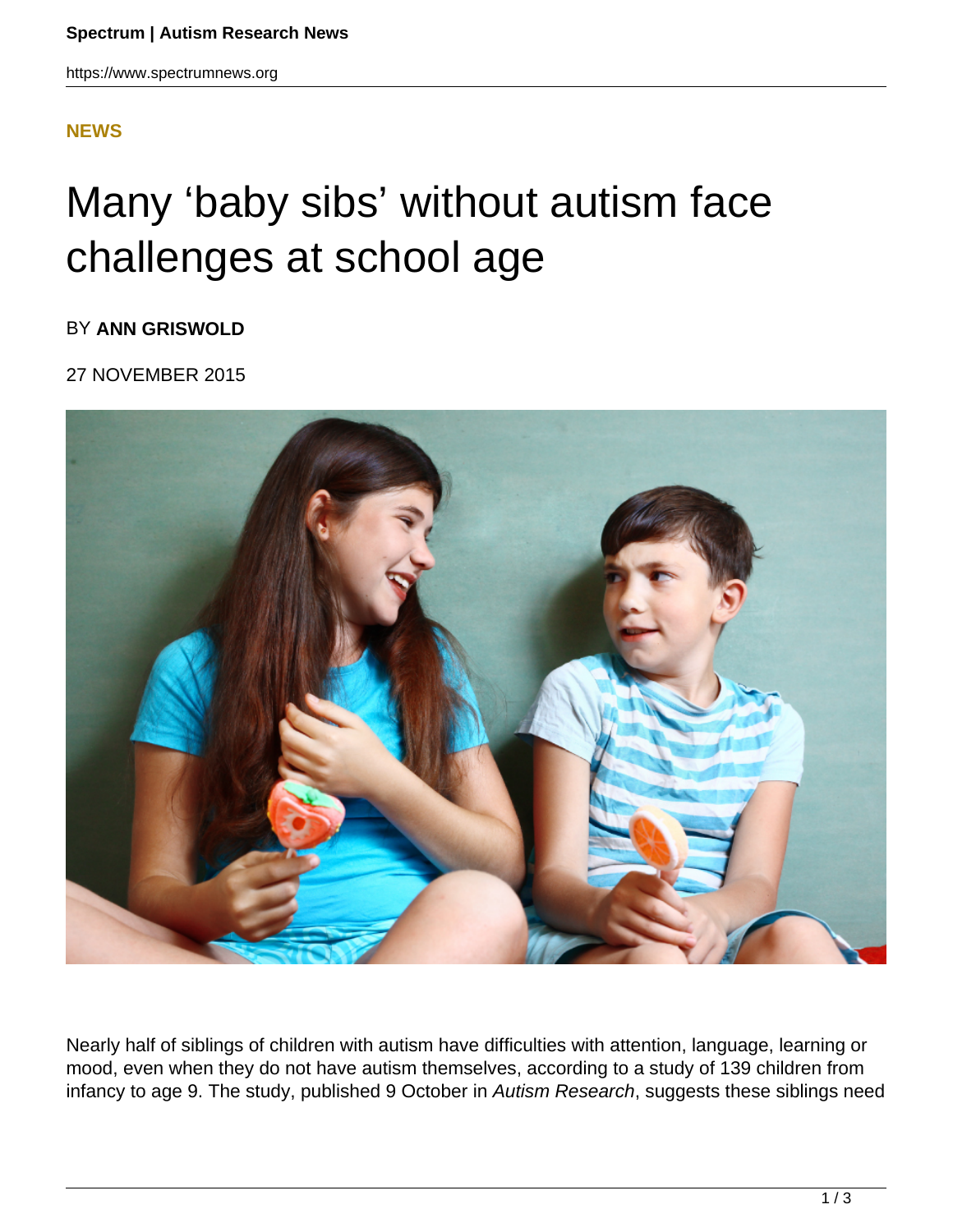extra support and monitoring as they grow**<sup>1</sup>** .

A number of studies have tracked so-called **'baby siblings'** of children with autism from infancy to age 3, finding that **about 20 percent of these siblings** go on to develop autism. Only a few studies have followed baby siblings longer to explore challenges that may emerge later. Conditions such as attention deficit hyperactivity disorder (ADHD), for example, often aren't apparent until children start kindergarten.

In the new study, researchers looked specifically at cognitive and language skills, psychological health and autism symptoms in 79 siblings of children with autism and 60 siblings of typically developing children, all ranging in age from 5 to 9 years. They relied on standardized tests such as the **Autism Diagnostic Observation Schedule** and the **Child Behavior Checklist**, as well as clinical observations and parent reports, to classify the siblings as typically developing or to indicate a clinical concern such as autism, broad autism phenotype, ADHD, speech or language delay, learning difficulties, or anxiety or mood problems.

They found that 43 percent of children in the high-risk group have at least one area of clinical concern, compared with 12 percent of siblings of typically developing children. Apart from autism, symptoms of ADHD are the most prevalent, occurring in 13 percent of the high-risk children.

"The rate of inattention and hyperactivity symptoms was surprisingly high," says lead investigator **Sally Ozonoff**, vice chair for research in psychiatry and behavioral sciences at the University of California, Davis MIND Institute. Ozonoff says the findings suggest that doctors should monitor high-risk siblings for ADHD as well as autism.

## **Telling trajectories:**

The researchers looked at reports of the children's scores on these same tests at age 3 and found that 17 percent of the high-risk siblings showed concerning symptoms at an early age that resolved by age 9; another 12 percent of children in this group were developing typically early on but showed problems by age 9. In most cases, however, siblings of children with autism either displayed concerning symptoms at both ages (about 24 percent) or neither (47 percent). These diverse outcomes suggest that clinicians should closely track developmental milestones in siblings at risk for autism.

But some experts warn that scrutinizing autism siblings too intensely may turn up signs of abnormal development where there are none.

"We need to be careful," says **Connie Kasari**, professor of psychology at the Center for Autism Research and Treatment at the University of California, Los Angeles, who was not involved in the study. "These children were assessed in a clinical setting, which may or may not reflect their performance in school, in the community or correspond with their teachers' concerns."